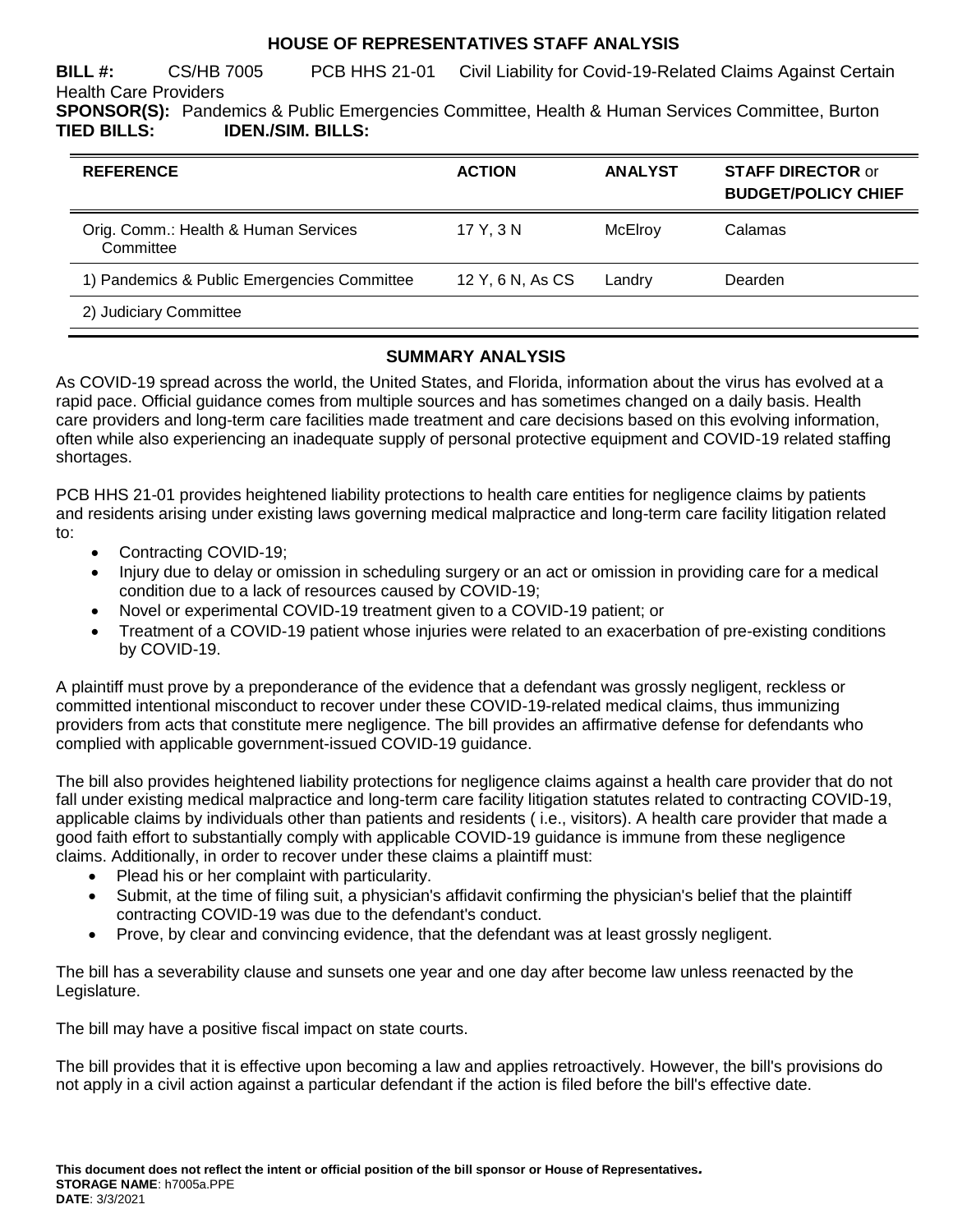#### **FULL ANALYSIS**

# **I. SUBSTANTIVE ANALYSIS**

# A. EFFECT OF PROPOSED CHANGES:

# **Background**

#### COVID-19 Outbreak, Spread, & Aftermath<sup>1</sup>

#### *Initial Outbreak*

On December 31, 2019, the Chinese government confirmed that health officials were treating "dozens of cases" of pneumonia of an "unknown cause." A few days later, researchers identified a new virus, which later came to be known as the novel coronavirus, or "COVID-19." It was ultimately determined that the virus had surfaced at a Chinese seafood and poultry market. On January 11, 2020, China reported its first death from a COVID-19 infection.

On January 14, 2020, the World Health Organization ("WHO") reported that preliminary investigations by Chinese authorities had found "no clear evidence of human-to-human transmission." But WHO also stated that it was "certainly possible that there is limited human-to-human transmission," and that further investigation was necessary.

Just a week later, on January 21, 2020, WHO modified its statement and said that it was very clear, based on the latest information, that there was "at least some human-to-human transmission." On January 22 and 23, 2020, WHO convened fifteen experts from around the world to determine if the virus constituted a "public health emergency of international concern," but the experts were unable to reach a consensus opinion. On January 30, 2020, the virus was labeled a public health emergency of international concern; however, by February 4, 2020, ninety-nine percent of the confirmed COVID-19 cases were still in China. As the situation developed, WHO disseminated and updated COVID-19 guidance.

### *Outbreak & Response in the United States, Europe, and Other Countries<sup>2</sup>*

Several other countries soon began confirming the spread of the virus to their own citizens. On January 21, 2020, the first case in the United States was confirmed after a man in Washington returned home after having visited Wuhan. On January 30, 2020, WHO declared a global health emergency.

The next day, President Donald Trump suspended entry into the United States for certain foreign nationals who had travelled to China within the previous two weeks. During the month of February, the virus continued its spread to Europe, the Middle East, and Latin America. On February 29, 2020, the United States confirmed what was then believed to be its first COVID-19 related death. President Trump issued a "do not travel" warning for various parts of the world heavily affected by COVID-19. By March 26, 2020, the United States had become the world's hardest-hit country at the time.

### *Evolving Guidance Regarding Social Distancing and the Use of Masks*

As the virus spread across the world, the United States, and Florida, information about the virus evolved at a rapid pace, with official guidance coming from multiple sources and sometimes changing on a day-to-day basis. Everyone, including health care providers and long-term care facilities were forced to make the best decisions possible based on their knowledge of the situation at the time.

<sup>1</sup> World Health Organization, *Listings of WHO's Response to COVID*[, https://www.who.int/news/item/29-06-2020-covidtimeline](https://www.who.int/news/item/29-06-2020-covidtimeline) (last visited March 3, 2021).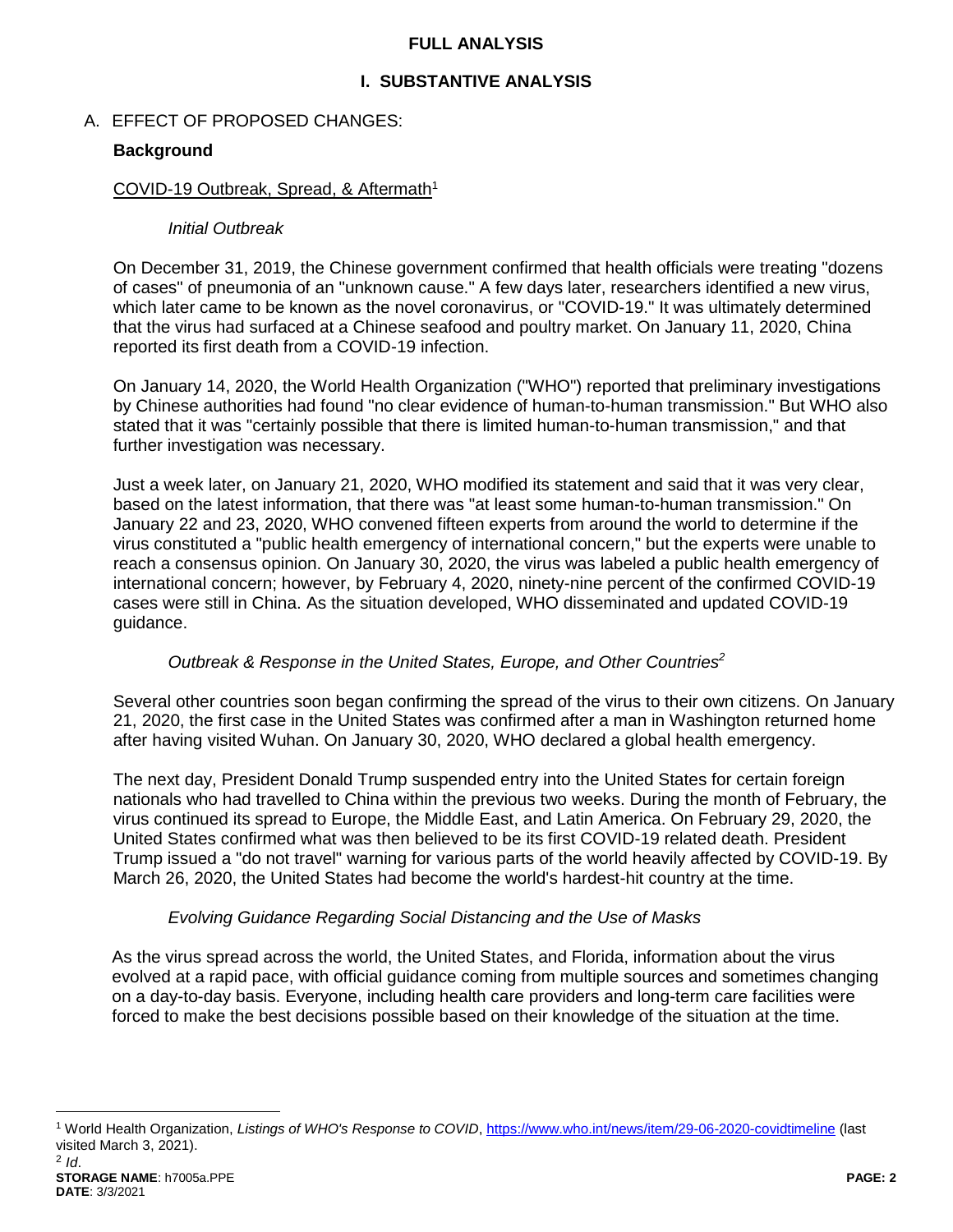On February 27, 2020, in the face of a mask shortage, WHO published guidance stating that "[f]or asymptomatic individuals, wearing a mask of any type is not recommended."<sup>3</sup> Two days later, WHO published additional quarantine guidelines. On March 11, 2020, WHO classified the COVID-19 outbreak as a pandemic.

On March 13, 2020, President Trump declared a national emergency due to COVID-19. On March 15, 2020, the U.S. Center for Disease Control ("CDC") recommended that people should not gather in groups of more than fifty. The next day, President Trump stated an even more cautious number, recommending that people should not gather in groups of more than ten. During the months of March and April, many states put "stay-at-home orders" into effect, requiring their citizens to quarantine, shelter in place, or otherwise limit their normal interactions with others.

On March 23, 2020, WHO launched a joint campaign with the International Federation of Association Football ("FIFA") to stop the spread of COVID-19. The campaign focused on five steps to stop the spread, including:

- Frequent handwashing;
- Containing one's sneezes and coughs;
- Avoiding touching one's face;
- Socially distancing at a distance of one meter (equivalent to a little over three feet); and
- Staying at home when not feeling well.<sup>4</sup>

Notably, the campaign letter did not include any guidance about wearing a face mask.<sup>5</sup>

On March 31, 2020, in response to a growing number of falsified medical products claiming to treat COVID-19, WHO issued a medical product alert. On April 2, 2020, WHO reported that a person who has not yet exhibited symptoms can spread COVID-19.

On April 6, 2020, WHO updated its guidance with respect to the use of face masks, cautioning that "[m]edical masks should be reserved for health care workers" and that "the wide use of masks by healthy people in the community setting is not supported by current evidence and carries uncertainties and critical risks."<sup>6</sup>

About two months later, on June 5, 2020, WHO again updated its guidance for face masks. In this guidance document, WHO acknowledged that a face mask may be used to protect a person when such person is in contact with an infected individual. The guidance ultimately recommended that a person exhibiting symptoms should wear a mask. The guidance deferred, however, on the question of whether a healthy individual should wear a mask, citing a lack of good data and the fact that "there are potential benefits and harms to consider."<sup>7</sup>

On August 5, 2020, WHO launched the "#WearAMask Challenge" on social media "to help spread the word about how and when to use a mask to protect against COVID-19.<sup>"8</sup> On November 10, 2020, WHO launched the "#WeAreInThisTogether" campaign to "promote collaboration and adherence to five key measures to counter COVID-19: cleaning hands, wearing masks, coughing and sneezing safely, keeping distant[,] and opening windows."<sup>9</sup>

<sup>3</sup> World Health Organization, *Rational Use of Personal Protective Equipment for Coronavirus Disease 2019 (COVID-19): Interim Guidance* (Feb. 27, 2020)[, https://apps.who.int/iris/bitstream/handle/10665/331215/WHO-2019-nCov-IPCPPE\\_use-2020.1](https://apps.who.int/iris/bitstream/handle/10665/331215/WHO-2019-nCov-IPCPPE_use-2020.1-eng.pdf?sequence=1&isAllowed=y.9) [eng.pdf?sequence=1&isAllowed=y.9](https://apps.who.int/iris/bitstream/handle/10665/331215/WHO-2019-nCov-IPCPPE_use-2020.1-eng.pdf?sequence=1&isAllowed=y.9) (last visited March 3, 2021).

<sup>4</sup> World Health Organization, *Pass the Message—Five Steps to Kicking Out Coronavirus* (March 23, 2020) (emphasis supplied), <https://www.who.int/news/item/23-03-2020-pass-the-message-five-steps-to-kicking-out-coronavirus> (last visited March 3, 2021). <sup>5</sup> *See id.*

<sup>6</sup> World Health Organization, *Advice on the Use of Masks in the Context of COVID-19, Interim Guidance* (April. 6, 2020) [https://apps.who.int/iris/bitstream/handle/10665/331693/WHO-2019-nCov-IPC\\_Masks-2020.3-eng.pdf?sequence=1&isAllowed=y](https://apps.who.int/iris/bitstream/handle/10665/331693/WHO-2019-nCov-IPC_Masks-2020.3-eng.pdf?sequence=1&isAllowed=y) (last visited March 3, 2021).

<sup>7</sup> World Health Organization, *Advice on the Use of Masks in the Context of COVID-19, Interim Guidance* (June 5, 2020) (emphasis supplied) [\(https://apps.who.int/iris/bitstream/handle/10665/332293/WHO-2019-nCov-IPC\\_Masks-2020.4](https://apps.who.int/iris/bitstream/handle/10665/332293/WHO-2019-nCov-IPC_Masks-2020.4-eng.pdf?sequence=1&isAllowed=y) [eng.pdf?sequence=1&isAllowed=y](https://apps.who.int/iris/bitstream/handle/10665/332293/WHO-2019-nCov-IPC_Masks-2020.4-eng.pdf?sequence=1&isAllowed=y) (last visited March 3, 2021).

<sup>8</sup> World Health Organization, Listings of WHO's Response to COVID[, https://www.who.int/news/item/29-06-2020-covidtimeline](https://www.who.int/news/item/29-06-2020-covidtimeline) (last visited March 3, 2021).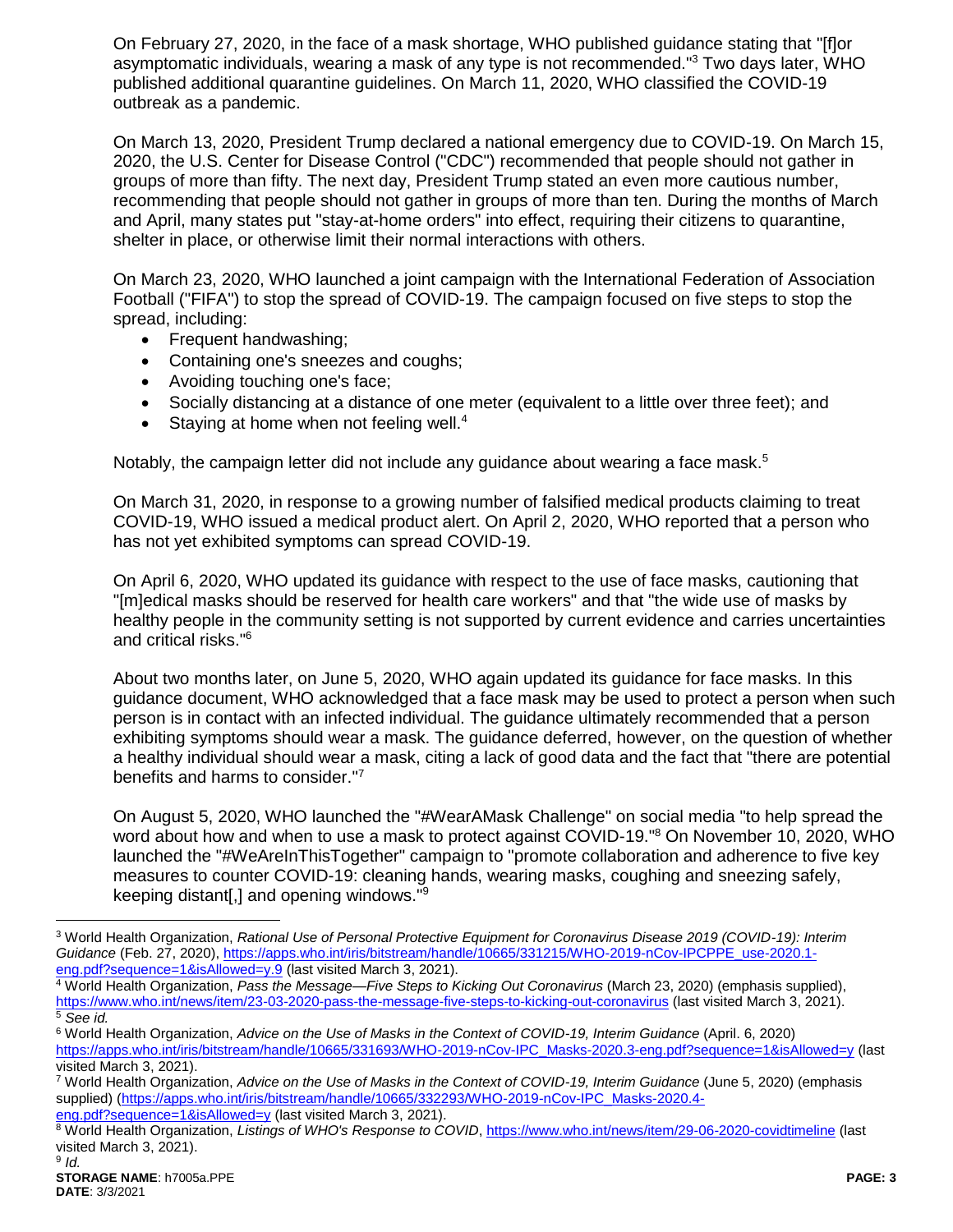On December 1, 2020, WHO again updated its mask guidance, advising that wearing a mask is a good idea and should be "a normal part of being around other people."<sup>10</sup>

# *Evolving Guidance for Health Care Providers and Long-term Care Facilities*

Scientific knowledge of COVID-19 has grown exponentially over the last year, and continues to grow, due to the novel nature of the disease. Guidance to health care providers and long-term care facilities for treatment and infection prevention and control of this disease is also constantly changing<sup>11</sup> as our understanding of the disease evolves.<sup>12</sup> The lack of adequate supply of personal protective equipment  $(PPE)^{13}$  and staffing shortages caused by the pandemic<sup>14</sup> further worsened this situation and resulted in the Federal Centers for Medicare and Medicaid Services issuing recommendations to postpone or delay the performance of elective surgery and other non-essential health care procedures.<sup>15</sup> Several states, including Florida<sup>16</sup>, made this recommendation mandatory and prohibited health care providers from providing these services for a period of time.

# *Outbreak & Response in Florida*

 $\overline{a}$ 

For the COVID-19 outbreak in Florida, Governor Ron DeSantis declared a state of emergency and issued a series of executive orders, including the following

- March 1, 2020:<sup>17</sup> Directing the State Health Officer to declare a public health emergency pursuant to the State Health Officer's authority under s. 381.00315, F.S.; and directing the Department of Health to take action pursuant to its authority under ch. 381. Accordingly, the State Health Officer immediately declared a public health emergency.<sup>18</sup>
- March 9, 2020:<sup>19</sup> Declaring a general state of emergency in Florida under ch. 252, F.S.
- March 20, 2020:<sup>20</sup> Prohibiting all hospitals, ambulatory surgical centers, office surgery centers, dental, orthodontic and endodontic offices, and other health care practitioners' offices from providing any medically unnecessary, non-urgent or non-emergency procedure or surgery.
- March 23-24, 2020:<sup>21</sup> Directing certain individuals travelling from out of state into Florida to selfquarantine for a period of time.

<sup>10</sup> World Health Organization, *Coronavirus Disease (COVID-19) Advice for the Public: When and How to Use Masks* (Dec. 1, 2020), <https://www.who.int/emergencies/diseases/novel-coronavirus-2019/advice-for-public/when-and-how-to-use-masks> (last visited March 3, 2021).

<sup>11</sup> The Agency for Health Care Administration facility information and alerts page is demonstrative of the ever-changing COVID-19 guidance health care providers and long-term care facilities have received throughout the duration of the pandemic, [https://ahca.myflorida.com/COVID-19\\_Facilities.shtml#facility](https://ahca.myflorida.com/COVID-19_Facilities.shtml#facility) (last visited on March 3, 2021).

<sup>12</sup> See *The COVID-19 Pandemic: Biological Evolution, Treatment Options and Consequences*, Das S, Das S, Ghangrekar MM, Innovative Infrastructure Solutions, 2020;5(3):76, available at <https://www.ncbi.nlm.nih.gov/pmc/articles/PMC7330532/> (last visited on March 3, 2021); see also, Coronavirus Treatment Acceleration Program (CTAP), U.S. Food and Drug Administration, available at <https://www.fda.gov/drugs/coronavirus-covid-19-drugs/coronavirus-treatment-acceleration-program-ctap> (last visited on March 3, 2021); Additionally, the Centers for Disease Control and Prevention, among others, periodically updates its guidance for clinical care, prevention and control and facility operations. *See Healthcare Workers: Information on COVID-*19, Centers for Disease Control and Prevention, available at<https://www.cdc.gov/coronavirus/2019-nCoV/hcp/index.html> (last visited March 3, 2021).

<sup>&</sup>lt;sup>13</sup> Personal protective equipment includes, among others, masks, face shields, gloves, shoe covers and gowns.

<sup>14</sup> *Contributing Factors to Personal Protective Equipment Shortages During the COVID-19 Pandemic*, Cohen J, Rodgers YVM., Prev Med. 2020;141:106263. doi:10.1016/j.ypmed.2020.106263, available at

<https://www.ncbi.nlm.nih.gov/pmc/articles/PMC7531934/pdf/main.pdf> (last visited March 3, 2021); *see also Shortages of Staff in Nursing Homes During the COVID-19 Pandemic: What are the Driving Factors?*, J Am Med Dir Assoc. 2020 Oct; 21(10): 1371–1377, available at<https://www.ncbi.nlm.nih.gov/pmc/articles/PMC7418696/pdf/main.pdf> (last visited March 3, 2021).

<sup>15</sup> *Non-Emergent, Elective Medical Services, and Treatment Recommendations*, Centers for Medicare and Medicaid Services, April 7, 2020, available at<https://www.cms.gov/files/document/cms-non-emergent-elective-medical-recommendations.pdf> (last visited March 3, 2021).

<sup>16</sup> *See* Fla. Exec. Order 20-72 (March 20, 2020), available at [https://ahca.myflorida.com/docs/EO\\_20-72.pdf](https://ahca.myflorida.com/docs/EO_20-72.pdf) (last visited March 3, 2021).

<sup>17</sup> *See* Fla. Exec. Order 20-51 (March 1, 2020), available at [https://ahca.myflorida.com/docs/Executive\\_Order\\_20-51.pdf](https://ahca.myflorida.com/docs/Executive_Order_20-51.pdf) (last visited March 3, 2021).

<sup>18</sup> *See* Fla. Exec. Order 20-83 (March 24, 2020) (indicating the State Health Officer's declaration of public health emergency).

<sup>19</sup> *See* Fla. Exec. Order 20-52 (March 9, 2020), available at [https://ahca.myflorida.com/docs/Executive\\_Order\\_20-52\\_COVID-19.pdf](https://ahca.myflorida.com/docs/Executive_Order_20-52_COVID-19.pdf) (last visited March 3,, 2021).

<sup>20</sup> *See* Fla. Exec. Order 20-72 (March 20, 2020), available at [https://ahca.myflorida.com/docs/EO\\_20-72.pdf](https://ahca.myflorida.com/docs/EO_20-72.pdf) (last visited March 3, 2021).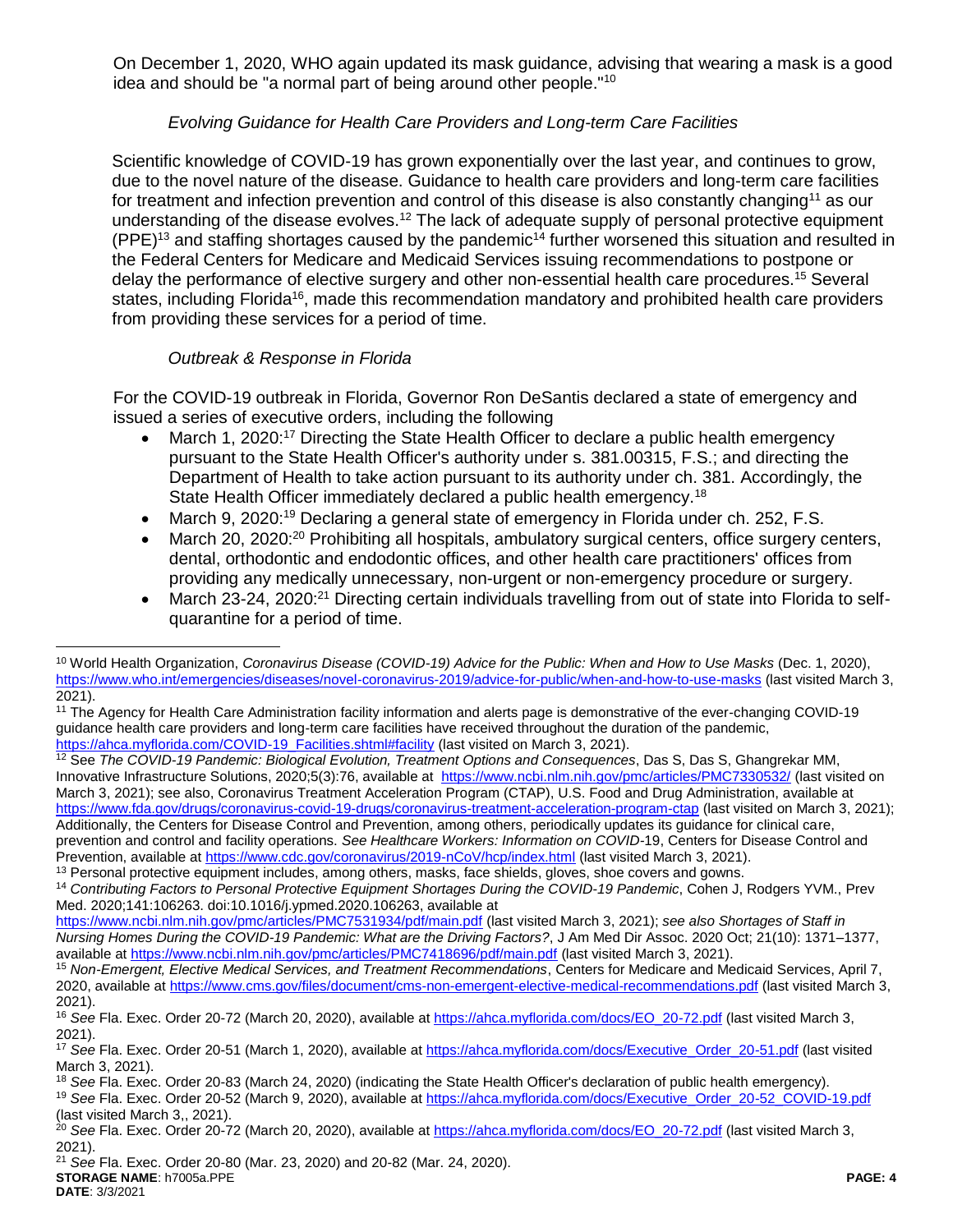- April 1, 2020:<sup>22</sup> Directing Floridians to stay at home, with exceptions for "essential" services and activities.
- May 4, 2020:<sup>23</sup> Allowing the elective procedures prohibited in the March 20, 2020, Order to resume as long as the provider had adequate PPE, capacity to covert treatment beds in a surge capacity situation and had not refused to assist long-term care facilities.<sup>24</sup>

While some of the Governor's executive orders eventually expired or were modified, the Governor has continued to extend the state of emergency, with the most recent extension occurring on December 29, 2020. 25

### Tort Liability and Negligence

A "tort" is a wrong for which the law provides a remedy. The purpose of tort law is to fairly compensate a person harmed by another person's wrongful acts, whether intentional, reckless, or negligent, through a civil action or other comparable process. A properly functioning tort system:

- Provides a fair and equitable forum to resolve disputes;
- Appropriately compensates legitimately harmed persons;
- Shifts the loss to responsible parties;
- Provides an incentive to prevent future harm; and
- $\bullet$  Deters undesirable behavior.<sup>26</sup>

"Negligence" is a legal term for a type of tort action that is unintentionally committed. In a negligence action, the plaintiff is the party that brings the lawsuit, and the defendant is the party that defends against it. To prevail in a negligence lawsuit, a plaintiff must demonstrate that the:

- Defendant had a legal duty of care requiring the defendant to conform to a certain standard of conduct for the protection of others, including the plaintiff, against unreasonable risks;
- Defendant breached his or her duty of care by failing to conform to the required standard;
- Defendant's breach caused the plaintiff's injury; and
- Plaintiff suffered actual damage or loss resulting from his or her injury.<sup>27</sup>

### *Duty of Care*

The first of the four elements a plaintiff must show to prevail in a negligence action is that the defendant owed the plaintiff a "duty of care" to do something or refrain from doing something. The existence of a legal duty is a threshold requirement that, if satisfied, "merely opens the courthouse doors."<sup>28</sup> Whether a duty sufficient to support a negligence claim exists is a matter of law<sup>29</sup> determined by the court.<sup>30</sup> A duty may arise from many sources, including:

- Legislative enactments or administrative regulations;
- Judicial interpretations of such enactments or regulations;
- Other judicial precedent; and
- $\bullet$  The general facts of the case.<sup>31</sup>

**STORAGE NAME**: h7005a.PPE **PAGE: 5** <sup>31</sup> *See Goldberg,* 899 So. 2d at 1105, *citing Clay Elec. Co-op., Inc. v. Johnson*, 873 So. 2d 1182 (Fla. 2003).

<sup>22</sup> *See* Fla. Exec. Order 20-91 and 20-92 (Apr. 1, 2020).

<sup>23</sup> *See* Fla. Exec. Order 20-112 (April 29, 2020), available at<https://www.flgov.com/wp-content/uploads/2020/04/EO-20-112.pdf> (last visited March 3, 2021).

<sup>&</sup>lt;sup>24</sup> On September 25, 2020, Phase 3 of the Plan for Florida's Recovery took effect and all medical services, including elective procedures, were fully re-opened.

<sup>&</sup>lt;sup>25</sup> Fla. Exec. Order 20-316 (December 29, 2020), available at [https://ahca.myflorida.com/docs/ExecutiveOrder20\\_316.pdf](https://ahca.myflorida.com/docs/ExecutiveOrder20_316.pdf) (last visited March 3, 2021).

<sup>26</sup> Am. Jur. 2d Torts s. 2.

<sup>27</sup> 6 *Florida Practice Series* s. 1.1; *see Barnett v. Dept. of Financial Services*, 303 So. 3d 508 (Fla. 2020).

<sup>28</sup> *See Kohl v. Kohl*, 149 So. 3d 127 (Fla. 4th DCA 2014).

<sup>&</sup>lt;sup>29</sup> A matter of law is a matter determined by the court, unlike a matter of fact which must be determined by the jury. Matters of law include issues regarding a law's application or interpretation, issues regarding what the relevant law is, and issues of fact reserved for judges to resolve. Legal Information Institute, *Question of Law*[, https://www.law.cornell.edu/wex/question\\_of\\_law](https://www.law.cornell.edu/wex/question_of_law) (last visited March 3, 2021); Legal Information Institute, *Question of Fact*[, https://www.law.cornell.edu/wex/Question\\_of\\_fact](https://www.law.cornell.edu/wex/Question_of_fact) (last visited March 3, 2021). <sup>30</sup> *See Kohl*, 149 So. 3d at 135; *Goldberg v. Fla. Power & Light Co.*, 899 So. 2d 1110.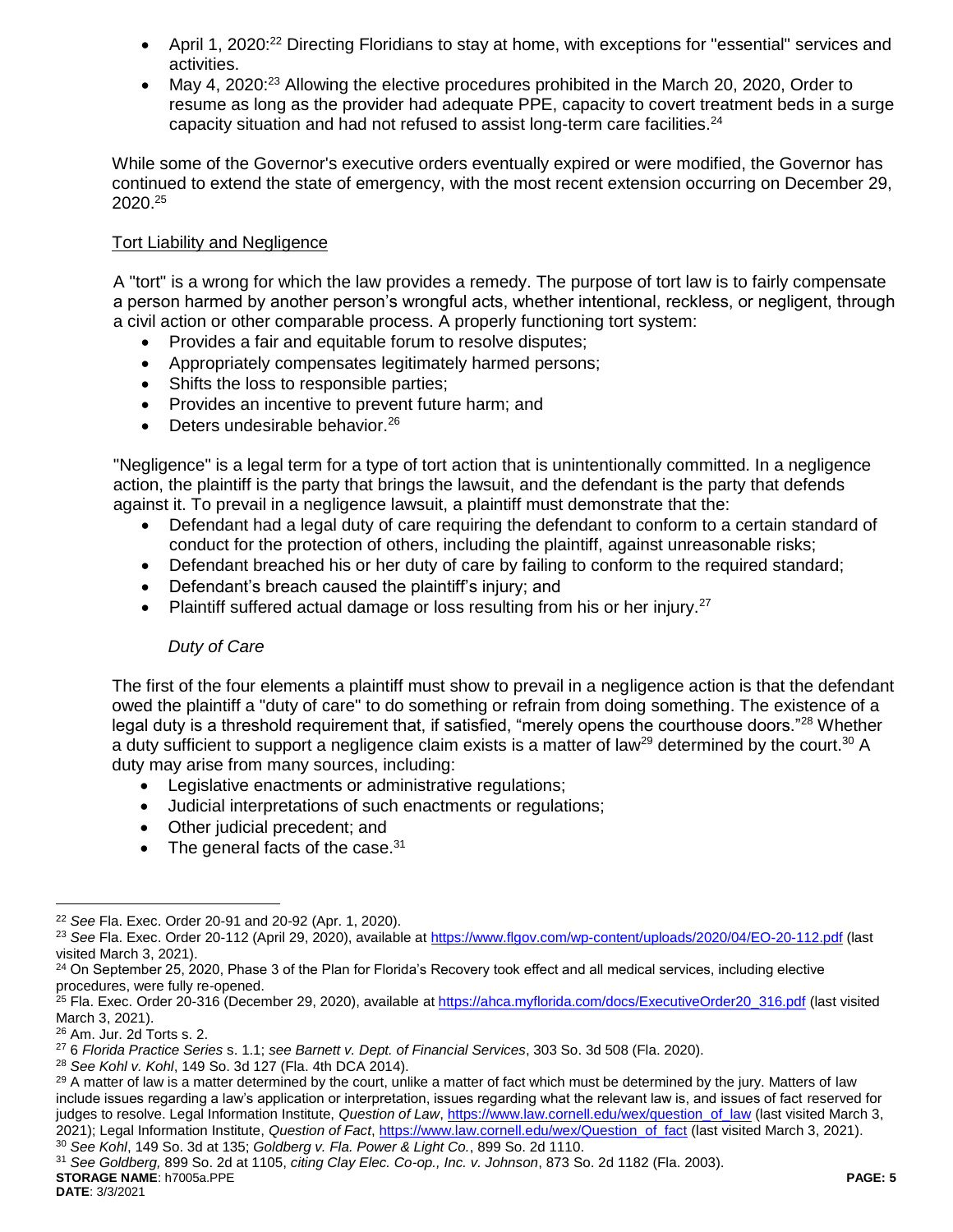In determining whether a duty arises from the general facts of the case, courts look to whether the defendant's conduct foreseeably created a broader "zone of risk" that posed a general threat of harm to others, i.e., the likelihood that the defendant's conduct would result in the type of injury suffered by the plaintiff.<sup>32</sup> Such zone of risk defines the scope of the defendant's legal duty, which is typically to either lessen the risk or ensure that sufficient precautions are taken to protect others from the harm the risk poses.<sup>33</sup> However, it is not enough that a risk merely exists or that a particular risk is foreseeable; rather, the defendant's conduct must create or control the risk before liability may be imposed.<sup>34</sup>

#### *Breach of Duty of Care*

The second element a plaintiff must prove is that the defendant "breached," or failed to discharge, the duty of care. Whether a breach occurred is generally a matter of fact for the jury to determine.<sup>35</sup>

#### *Causation*

The third element is that the defendant's breach of the duty of care "proximately caused" the plaintiff's injury. Like a breach, whether or not proximate causation exists is generally a matter of fact for the jury to determine.<sup>36</sup> Florida follows the "more likely than not" standard in proving causation; thus, the inquiry is whether the negligence probably caused the plaintiff's injury.<sup>37</sup> In determining whether a defendant's conduct proximately caused a plaintiff's injury, the factfinder must analyze whether the injury was a foreseeable consequence of the danger created by the defendant's negligent act or omission.<sup>38</sup> This analysis does not require the defendant's conduct to be the exclusive or even the primary cause of the injury suffered; instead, the plaintiff must only show that the defendant's conduct was a substantial cause of the injury.<sup>39</sup>

#### *Damages*

The final element a plaintiff must show to prevail in a negligence action is that the plaintiff suffered some harm, or "damages." Actual damages, also called compensatory damages, are those damages actually suffered by a plaintiff as the result of the injury alleged and proved.<sup>40</sup> Juries award actual damages to compensate an injured person for a defendant's negligent acts.<sup>41</sup> Factors considered when calculating actual damages include lost wages or income, medical bills connected to the injury, the cost of repair to damaged property, and costs for coping with an injury (such as the cost of a wheelchair or prosthetic limb).<sup>42</sup>

### *Degrees of Negligence*

Courts distinguish varying degrees of civil negligence by using terms such as "slight negligence," "ordinary negligence," and "gross negligence." Slight negligence is the failure to exercise great care and often applies to injuries caused by common carries charged with the duty to exercise the highest degree of care toward their passengers.<sup>43</sup> Ordinary negligence is the failure to exercise that degree of care which an ordinary prudent person would exercise; or, in other words, a course of conduct which a

 $\overline{a}$ 

**STORAGE NAME**: h7005a.PPE **PAGE: 6** <sup>43</sup> *See Faircloth v. Hill*, 85 So. 2d 870 (Fla. 1956); *see also, e.g., Holland America Cruises, Inc. v. Underwood*, 470 So. 2d 19 (Fla. 2d DCA 1985); *see also, e.g. Werndli v. Greyhound Corp.*, 365 So. 2d 177 (Fla. 2d DCA 1978); 6 *Florida Practice Series* s. 1.2.

<sup>32</sup> *See Kohl*, 149 So. 3d at 135, *citing McCain v. Fla. Power Corp.*, 593 So. 2d 500 (Fla. 1992); *see also Whitt v. Silverman*, 788 So. 2d 210 (Fla. 2001).

<sup>33</sup> *See Kohl*, 149 So. 3d at 135; *see also Whitt*, 788 So. 2d at 217.

<sup>34</sup> *See Bongiorno v. Americorp, Inc.*, 159 So. 3d 1027 (Fla. 5th DCA 2015), *citing Demelus v. King Motor Co. of Fort Lauderdale*, 24 So. 3d 759 (Fla. 4th DCA 2009).

<sup>35</sup> *See Wallace v. Dean*, 3 So. 3d 1035 (Fla. 2009).

<sup>36</sup> *See Sanders v. ERP Operating Ltd. Partnership*, 157 So. 3d 273 (Fla. 2015).

<sup>37</sup> *See Ruiz v. Tenent Hialeah Healthsystem, Inc.*, 260 So. 3d 977 (Fla. 2018).

<sup>38</sup> *See id.* at 981-982.

<sup>39</sup> *See id.* at 982.

<sup>40</sup> *See Birdsall v. Coolidge*, 93 U.S. 64 (1876).

<sup>41</sup> *See St. Regis Paper Co. v. Watson*, 428 So. 2d 243 (Fla. 1983).

<sup>42</sup> See Legal Information Institute, *Actual Damages*[, https://www.law.cornell.edu/wex/actual\\_damages](https://www.law.cornell.edu/wex/actual_damages) (last visited March 3, 2021).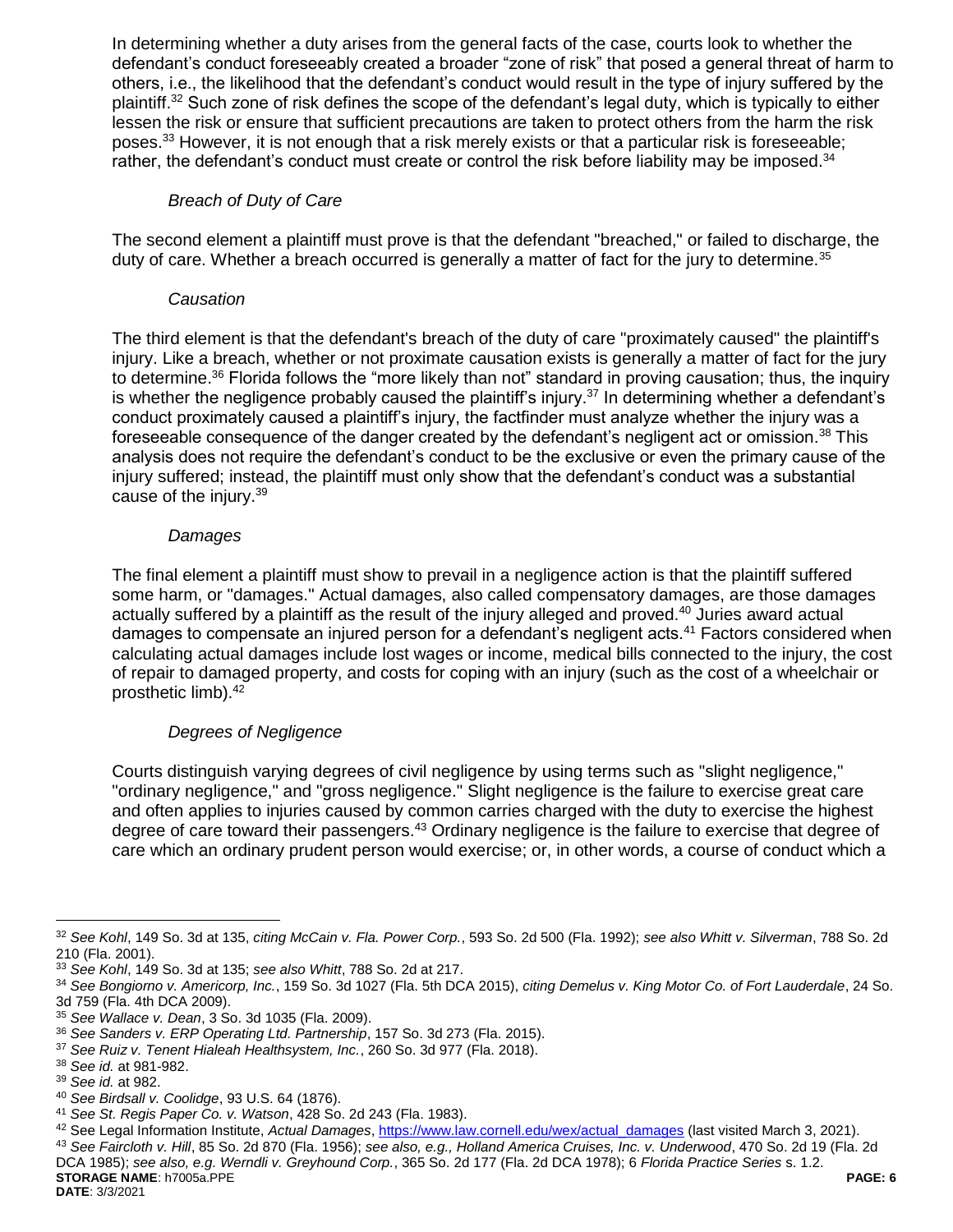reasonable and prudent person would know might possibly result in injury to others.<sup>44</sup> Gross negligence is a course of conduct which a reasonable and prudent person knows would probably and most likely result in injury to another.<sup>45</sup> To prove gross negligence, a plaintiff must usually show that the defendant had knowledge or awareness of imminent danger to another and acted or failed to act with a conscious disregard for the consequences. $46$  Once proven, gross negligence may support a punitive<sup>47</sup> damages award.<sup>48</sup> Beyond gross negligence are several other degrees of misconduct, such as "recklessness" and "intentional actions."

### *Comparative Negligence in Florida*

In Florida, before the court awards damages in a negligence action, the jury generally assigns a fault percentage to each party under the comparative negligence rule. Florida applies<sup>49</sup> a "pure" comparative negligence rule, which allows a plaintiff to recover damages proportional to his or her fault percentage.<sup>50</sup> For example, if a plaintiff is 40 percent at fault for an accident causing the plaintiff's injury and the defendant is 60 percent at fault, the plaintiff would recover 60 percent of his or her damages.

### *Statute of Limitations*

A statute of limitations bars the filing of civil claims after the passing of a specified time period and begins to run from the date the cause of action accrues, which is usually when the last element constituting the cause of action occurs.<sup>51</sup> Under Florida law, a negligence action, including a COVID-19 related claim based on negligence, must be brought within four years of when the cause of action accrues.<sup>52</sup> A cause of action generally accrues when "the last element constituting the cause of action accrues";<sup>53</sup> practically speaking, in a negligence action, this is usually when the plaintiff is injured.<sup>54</sup>

<sup>44</sup> *See De Wald v. Quarnstrom*, 60 So. 2d 919 (Fla. 1952); *see also Clements v. Deeb*, 88 So. 2d 505 (Fla. 1956); 6 *Florida Practice Series* s. 1.2.

<sup>45</sup> *See Clements*, 88 So. 2d 505; 6 *Florida Practice Series* s. 1.2.

<sup>46</sup> *See Carraway v. Revell*, 116 So. 2d 16 (Fla. 1959).

<sup>&</sup>lt;sup>47</sup> Punitive damages are awarded in addition to actual damages to punish a defendant for behavior considered especially harmful. Florida generally caps punitive damage awards at \$500,000 or triple the value of compensatory damages, whichever is greater, and caps cases of intentional misconduct with a financial motivation at two million dollars or four times the amount of compensatory damages, whichever is greater. S. 768.73(1), F.S.

<sup>48</sup> *See Glaab v. Caudill*, 236 So. 2d 180 (Fla. 2d DCA 1970); 6 *Florida Practice Series* s. 1.2; s. 768.72(2), F.S.

<sup>&</sup>lt;sup>49</sup> The comparative negligence standard does not apply to any action brought to recover economic damages from pollution, based on an intentional tort, or to which the joint and several liability doctrine is specifically applied in chs. 403, 498, 517, 542, and 895, F.S. S. 768.81(4), F.S.

<sup>50</sup> S. 768.81(2), F.S.; *see Williams v. Davis*, 974 So. 2d 1052 (Fla. 2007).

<sup>51</sup> Ss. 95.011 and 95.031(1), F.S.

<sup>52</sup> S. 95.11(3)(a), F.S.*; see R.R. v. New Life Community Church of CMA, Inc.*, 303 So. 3d 916 (Fla. 2020).

<sup>53</sup> S. 95.031(1), F.S.

**STORAGE NAME**: h7005a.PPE **PAGE: 7** <sup>54</sup> *See R.R.*, 303 So. 3d at 921; *see also Am. Op. Corp. v. Spiewak*, 73 So. 3d 120, 126 (Fla. 2011) (stating generally that "[i]t is axiomatic that a cause of action for negligence . . . does not accrue until the complaining party sustains some type of damage" but acknowledging the Court's past holding that in a case for damages for exposure to an asbestos-related disease, "an action accrues when the accumulated effects of the substance manifest in a way which supplies some evidence of the causal relationship to the manufactured product").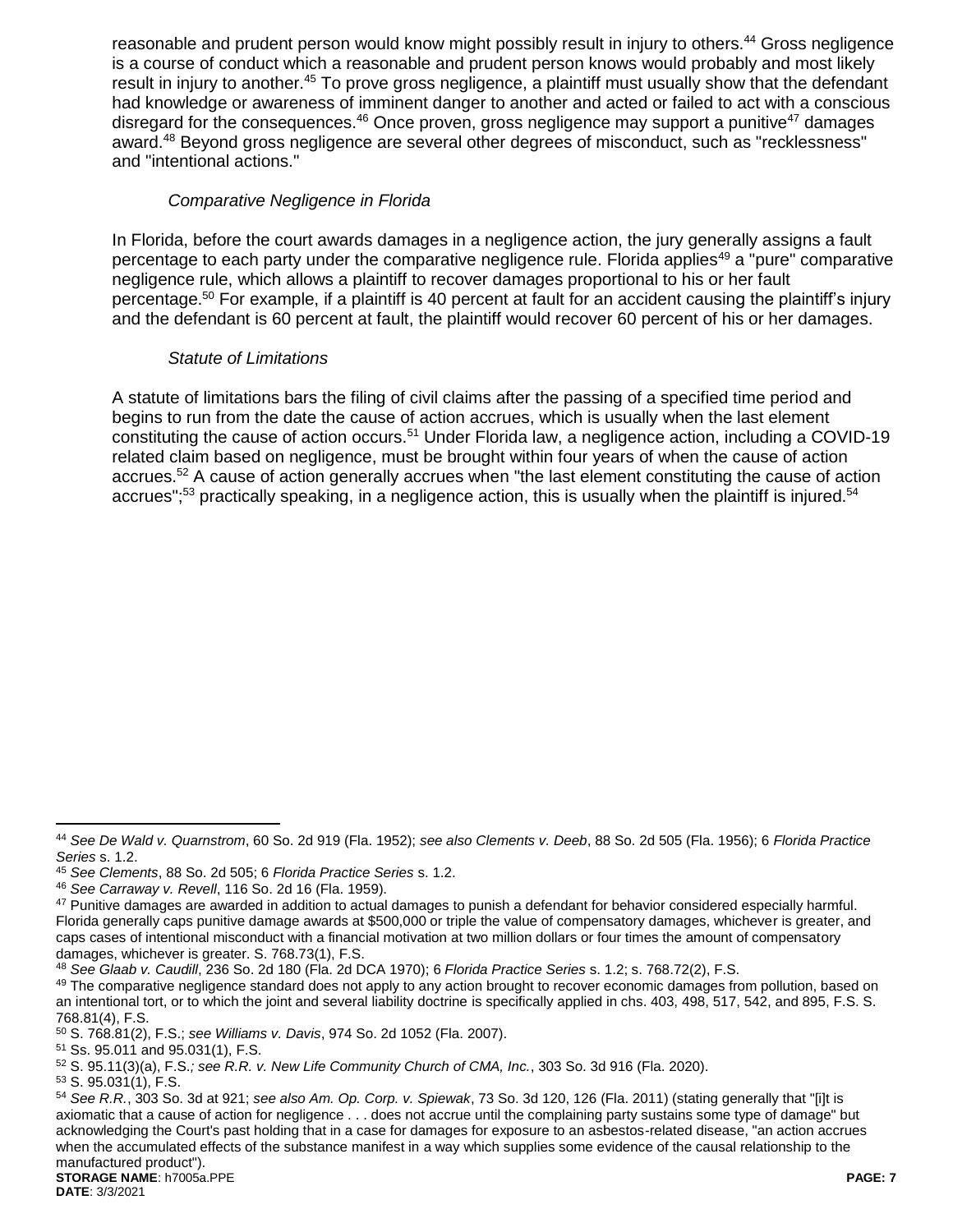# *Pleading a Negligence Claim*

The Florida Rules of Civil Procedure generally require a plaintiff in a civil action to file a complaint, and require a defendant to file an answer to the complaint.<sup>55</sup> A lawsuit begins when a complaint is filed, and a plaintiff may amend the complaint to add a defendant or additional claims once as a matter of course at any time before a responsive pleading, such as an answer, is served.<sup>56</sup> A plaintiff may otherwise only amend a complaint with the permission of the court or the defendant.<sup>57</sup>

Florida is a "fact-pleading jurisdiction." This means that a pleading setting forth a claim for relief, including a complaint, must generally state a cause of action and contain a:

- Short and plain statement of the grounds on which the court's jurisdiction depends, unless the court already has jurisdiction and the claim needs no new grounds to support it;
- $\bullet$  Short and plain statement of the ultimate facts<sup>58</sup> showing that the pleader is entitled to relief; and
- $\bullet$  Demand for the relief to which the pleader believes he or she is entitled to.<sup>59</sup>

However, certain allegations<sup>60</sup> must be plead with "particularity," which is a heightened level of pleading requiring a statement of facts sufficient to satisfy the elements of each claim.

### *Burden of Proof*

The burden of proof is an obligation to prove a material fact in issue.<sup>61</sup> Generally, the party who asserts the material fact in issue has the burden of proof.<sup>62</sup> Thus, in a criminal proceeding, the burden is on the state to prove that the defendant committed the crime with which he or she was charged, while in a civil proceeding, the burden of proof is on the plaintiff to prove the allegations contained in his or her complaint. Further, a defendant in either a criminal or a civil proceeding has the burden to prove any affirmative defenses $63$  he or she may raise in response to the charges or allegations. However, there are certain statutory and common law presumptions<sup>64</sup> that may shift the burden of proof from the party asserting the material fact in issue to the party defending against such fact.<sup>65</sup> These presumptions remain in effect following the introduction of evidence rebutting the presumption, and the factfinder must decide if such evidence is strong enough to overcome the presumption.<sup>66</sup>

<sup>55</sup> Fla. R. Civ. P. 1.100.

<sup>56</sup> Fla. R. Civ. P. 1.100 and 1.190.

<sup>57</sup> Fla. R. Civ. P. 1.190.

<sup>58</sup> Ultimate facts are facts that must be accepted for a claim to prevail, usually inferred from a number of supporting evidentiary facts, which themselves are facts making other facts more probable. *See* Legal Information Institute, *Ultimate Fact*,

[https://www.law.cornell.edu/wex/ultimate\\_fact](https://www.law.cornell.edu/wex/ultimate_fact) (last visited March 3, 2021; *see also* Legal Information Institute, *Evidentiary Facts*, [https://www.law.cornell.edu/wex/evidentiary\\_fact](https://www.law.cornell.edu/wex/evidentiary_fact) (last visited March 3, 2021).

<sup>59</sup> *See Goldschmidt v. Holman*, 571 So. 2d 422 (Fla. 1990); Fla. R. Civ. P. 1.110.

<sup>&</sup>lt;sup>60</sup> These allegations include fraud, mistake, condition of the mind, and denial of performance or occurrence. Fla. R. Civ. P. 1.120(b), (c). <sup>61</sup> 5 *Florida Practice Series* s. 16:1.

<sup>62</sup> *Id.*; *see Berg v. Bridle Path Homeowners Ass'n, Inc.*, 809 So. 2d 32 (Fla. 4th DCA 2002).

<sup>&</sup>lt;sup>63</sup> An affirmative defense is a defense which, if proven, negates criminal or civil liability even if it is proven that the defendant committed the acts alleged. Examples include self-defense, entrapment, insanity, necessity, and *respondeat superior*. Legal Information Institute, *Affirmative Defense*[, https://www.law.cornell.edu/wex/affirmative\\_defense](https://www.law.cornell.edu/wex/affirmative_defense) (last visited March 3, 2021).

<sup>&</sup>lt;sup>64</sup> These presumptions tend to be social policy expressions, such as the presumption that all people are sane or that all children born in wedlock are legitimate. 5 *Florida Practice Series* s. 16:1.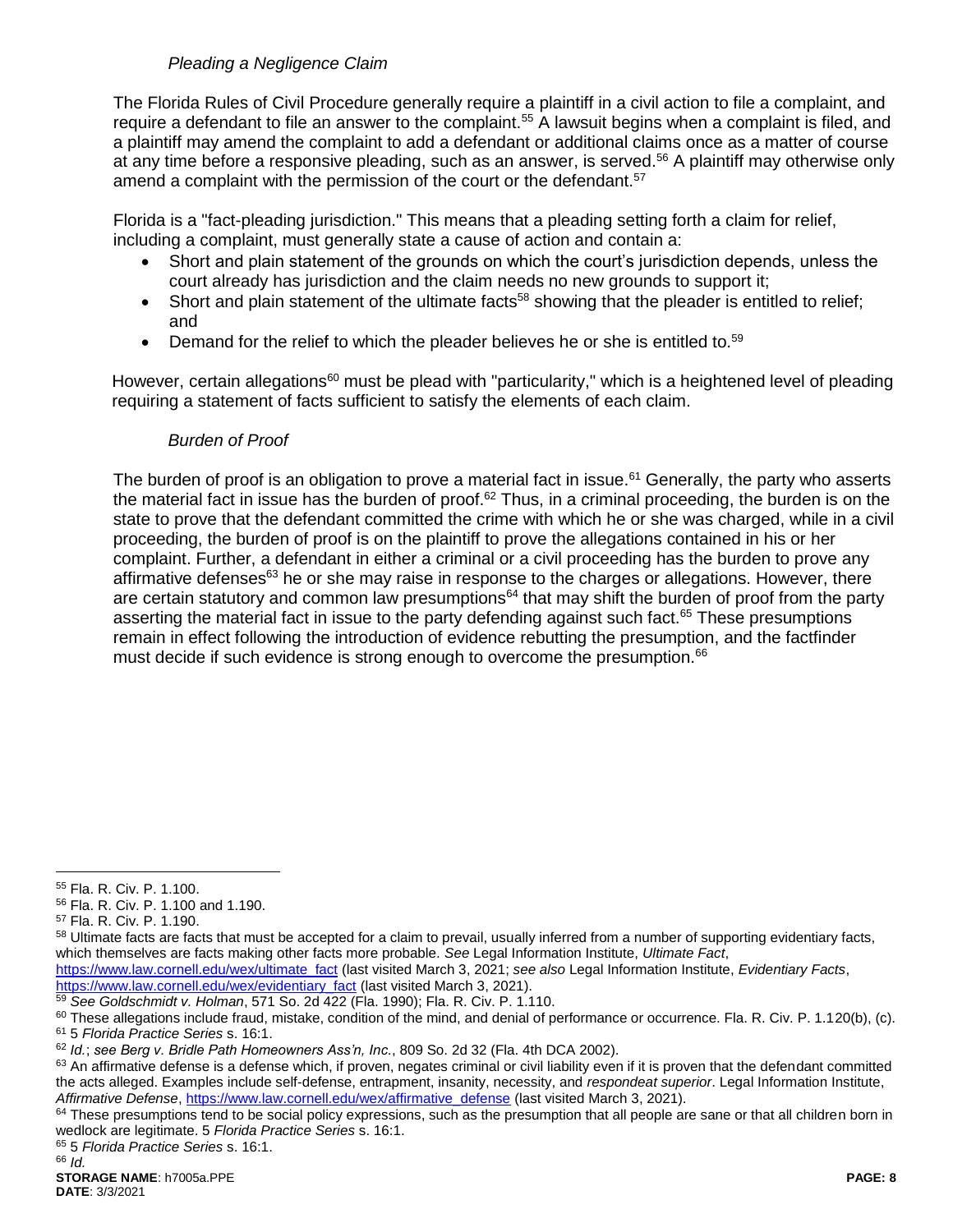### *Standard of Proof*

A standard of proof is the level or degree of proof necessary to meet the burden of proof for a particular issue.<sup>67</sup> In criminal actions, the standard of proof necessary for a conviction<sup>68</sup> is beyond a reasonable doubt, meaning that the factfinder must be virtually certain of the defendant's guilt in order to render a guilty verdict. In most civil actions, the standard of proof is by the preponderance of the evidence, meaning the burden of proof is met when the party with the burden convinces the factfinder that there is a greater than 50 percent chance that the claim is true.<sup>69</sup> However, certain civil actions<sup>70</sup> are subject to a heightened standard of proof, requiring the plaintiff to prove the allegations by clear and convincing evidence. This standard requires the evidence to be highly and substantially more likely to be true than untrue.<sup>71</sup> The clear and convincing evidence standard is an intermediate-level standard. It is more rigorous than the "preponderance" standard but less rigorous than the "beyond a reasonable doubt" standard.

### *Evidence Admissibility*

In general, not all evidence is admissible in a civil proceeding for consideration by the factfinder. Florida law provides that all relevant evidence is generally admissible, except as provided by law.<sup>72</sup> Relevant evidence is evidence tending to prove or disprove a material fact.<sup>73</sup>

#### Medical Malpractice Claims

A medical malpractice claim is a tort claim to recover damages for death or personal injury of a patient caused by the negligent acts or omissions of a health care provider.<sup>74</sup> Prior to filing a medical malpractice claim, a plaintiff's attorney must conduct a reasonable investigation and determine that there are grounds to believe that the health care provider was negligent in its care or treatment of the patient.<sup>75</sup> If, after the completion of a pre-suit investigation, an attorney determines that such grounds exist, the attorney must notify each prospective defendant of his or her intent to initiate litigation.<sup>76</sup> This notice must include a verified written medical expert opinion that corroborates the reasonable grounds to initiate litigation.<sup>77</sup>

A plaintiff must wait at least 90-days after providing a prospective defendant with the notice of intent to litigate before filing a complaint.<sup>78</sup> During this 90-day period, a prospective defendant or its insurers must conduct an investigation to determine prospective liability and the parties are required to participate in informal discovery.<sup>79</sup> A prospective defendant or its insurers must either reject the claim, make a settlement offer, or make an offer to arbitrate damages prior to the expiration of this time period.<sup>80</sup> If a complaint is filed, the parties must meet for an in-person mediation within 120 days.<sup>81</sup>

<sup>67</sup> *Id.*

<sup>68</sup> The standard of proof for proving affirmative defenses raised in a criminal trial may vary.

<sup>69</sup> 5 *Florida Practice Series* s. 16:1.

 $70$  These actions typically include actions to impose a civil penalty, civil actions based on conduct amounting to a criminal law violation, and actions in which the effect of a civil ruling might be deprive a party of a protected interest. 5 *Florida Practice Series* s. 16:1.

<sup>71</sup> 5 *Florida Practice Series* s. 16:1; *see Colorado v. New Mexico*, 467 U.S. 310 (1984).

<sup>72</sup> S. 90.402, F.S.

<sup>73</sup> S. 90.401, F.S.

<sup>74</sup> S. 766.102, F.S. Section 766.202, F.S., defines health care provider as any hospital or ambulatory surgical center as defined and licensed under chapter 395; a birth center licensed under chapter 383; any person licensed under chapter 458, chapter 459, chapter 460, chapter 461, chapter 462, chapter 463, part I of chapter 464, chapter 466, chapter 467, part XIV of chapter 468, or chapter 486; a health maintenance organization certificated under part I of chapter 641; a blood bank; a plasma center; an industrial clinic; a renal dialysis facility; or a professional association partnership, corporation, joint venture, or other association for professional activity by health care providers

<sup>75</sup> S. 766.104 (1), F.S.

<sup>76</sup> S. 766.106(2)(a), F.S.

<sup>77</sup> S. 766.206(2), F.S.

<sup>78</sup> S. 766.106(3)(a), F.S. <sup>79</sup> *Id* and s. 766.106(6), F.S.

<sup>80</sup> S. 766.106(3)(b), F.S.

<sup>81</sup> S. 766.108(1), F.S.

**STORAGE NAME**: h7005a.PPE **PAGE: 9**

**DATE**: 3/3/2021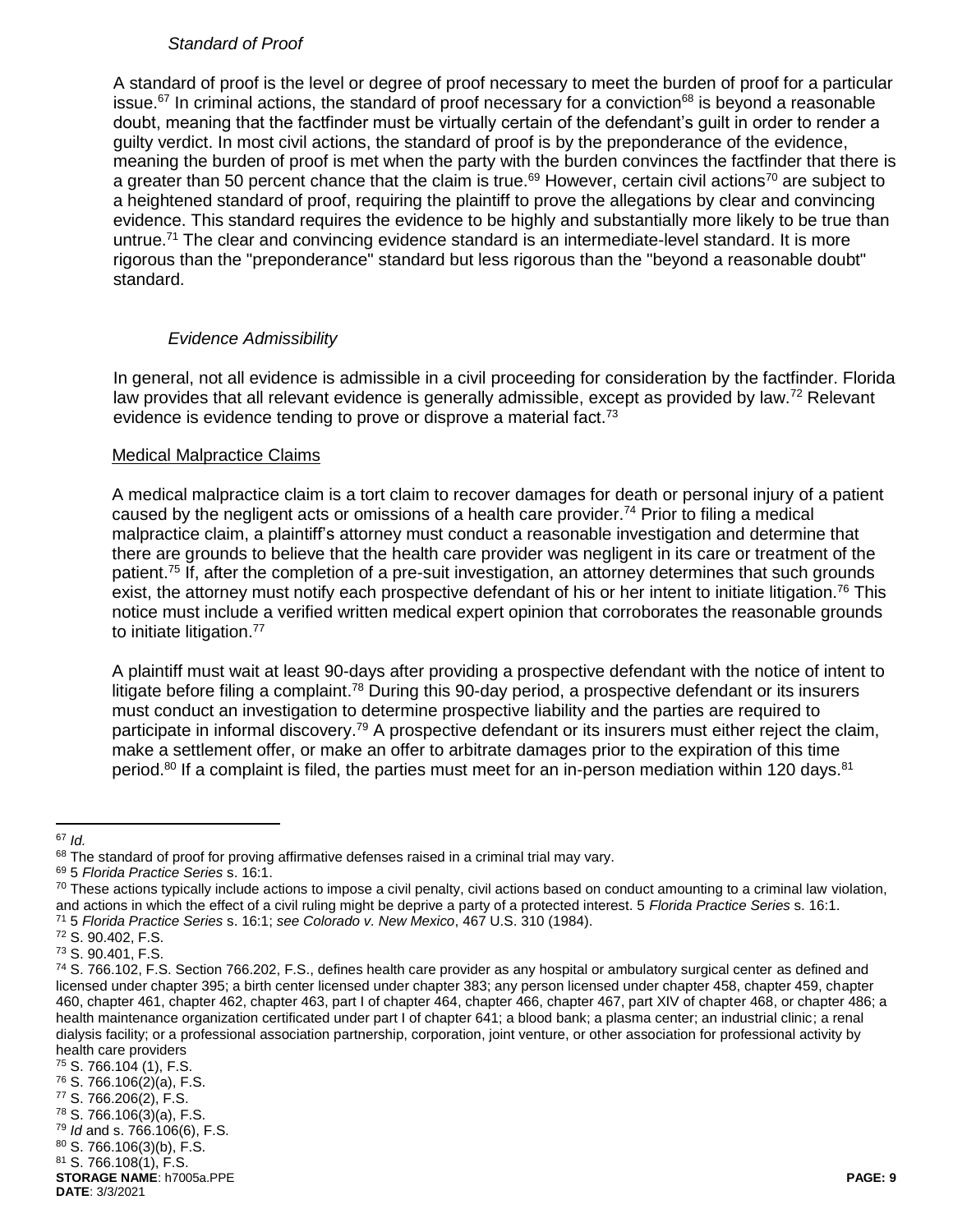The statute of limitations for medical malpractice causes of action is 2 years from incident or 2 years from when the incident is or should have been discovered, but in either event may not exceed 4 years.<sup>82</sup> In cases involving fraud, concealment, or intentional misrepresentation the period of limitations is extended 2 years from the time that the injury is discovered or should have been discovered, but in any event cannot exceed 7 years from when the incident occurred.<sup>83</sup>

#### Long-Term Care Facility Claims

Residents of long-term care facilities<sup>84</sup> may bring claims<sup>85</sup> for negligence to recover damages for death<sup>86</sup> or personal injury or for violation of residents' rights.<sup>87</sup> A plaintiff must to notify prospective defendants prior to filing a complaint.<sup>88</sup> A plaintiff must also include a certificate of counsel that indicates counsel's reasonable investigation gave rise to a good faith belief that grounds exist for an action against the prospective defendant within this notice.<sup>89</sup>

A plaintiff must wait at least 75 days after providing notice a prospective defendant before filing a complaint. <sup>90</sup> A prospective defendant or its insurers must conduct an evaluation of the claim to determine liability and evaluate damages within this 75-day period and the parties may engage in informal discovery.<sup>91</sup> A prospective defendant or its insurers must provide the claimant with a written response either rejecting the claim or making a settlement offer prior to the expiration of this time period. 92

The statute of limitations for negligence and residents' rights claims is 2 years from incident or 2 years from when the incident is or should have been discovered, but in either event may not exceed 4 years.<sup>93</sup> In cases involving fraud, concealment, or intentional misrepresentation the period of limitations is extended 2 years from the time that the injury is discovered or should have been discovered, but in any event cannot exceed 6 years from when the incident occurred.<sup>94</sup>

#### Access to Courts

The Florida Constitution broadly protects the right to access the courts, which "shall be open to every person for redress of any injury . . . . "<sup>95</sup> However, this constitutional right is not unlimited.

86 A claimant must elect survival damages or wrongful death damages for any action alleges a claim for the resident's rights or for negligence that caused the death of the resident. Ss. 400.023, F.S. and 429.29, F.S.

 $\overline{a}$ 

<sup>94</sup> *Id.*

**DATE**: 3/3/2021

 $82$  S. 95.11 (4)(b), F.S. The 4-year period does not bar an action brought on behalf of a minor on or before the child's eighth birthday. 83 *Id.* The 7-year period does not bar an action brought on behalf of a minor on or before the child's eighth birthday.

<sup>84</sup> These are facilities licensed under chapters 400 and 429 F.S., and include nursing homes and assisted living facilities (ALFs). <sup>85</sup> For nursing homes these claims may be brought only against a licensee, a licensee's management or consulting company, a licensee's managing employees, and any direct caregivers, whether employees or contractors. Sections 400.023(1), F.S.

<sup>87</sup> Ss. 400.023, F.S., and 429.29, F.S. Residents' rights for nursing home and ALFs are set forth in ss. 400.022, F.S., and 429.28, F.S., respectively and include, among many others, the right to: civil and religious liberties; private and uncensored communication; reasonable access to individuals who provide health, social or legal services; present grievances for self and others; participate in social, religious, and community activities; manage his or her own financial affairs or to delegate such responsibility to the licensee; be adequately informed of his or her medical condition and proposed treatment; and be treated courteously, fairly, and with the fullest measure of dignity.

<sup>88</sup> Ss. 400.0233, F.S., and 429.293, F.S.

<sup>89</sup> *Id.*

<sup>90</sup> *Id.*

<sup>91</sup> *Id.* <sup>92</sup> *Id.*

<sup>93</sup> Ss. 400.0236, F.S., and 429.296, F.S.

**STORAGE NAME**: h7005a.PPE **PAGE: 10** 95 Art. I, s. 21, Fla. Const.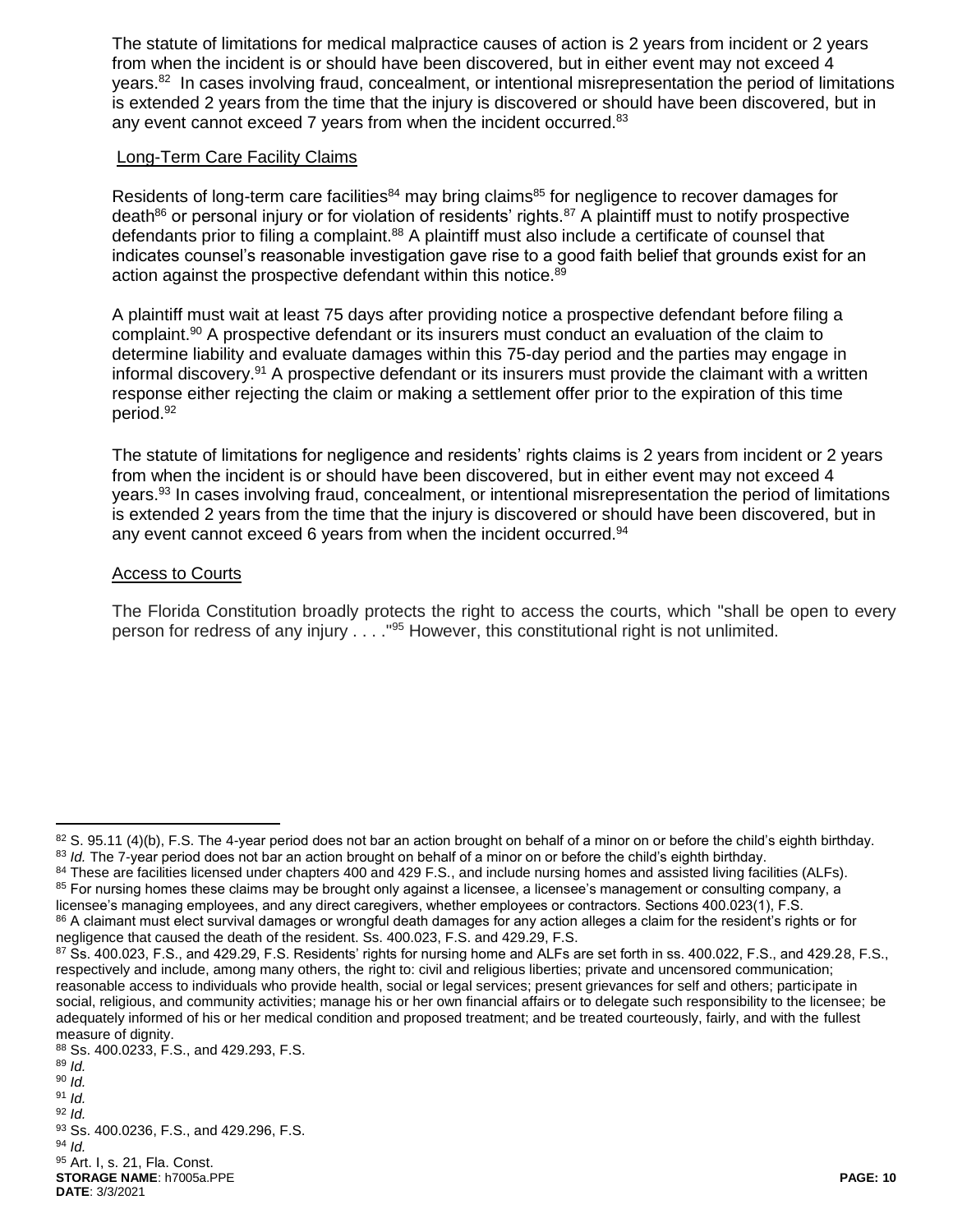In Kluger v. White,<sup>96</sup> the Florida Supreme Court evaluated to what extent the Legislature may alter a civil cause of action. The Court stated that it would not completely prohibit the Legislature from altering a cause of action, but neither would it allow the Legislature "to destroy a traditional and long-standing cause of action upon mere legislative whim . . . ." The takeaway from *Kluger* and other relevant case law is that the Legislature may:

- Reduce the right to bring a cause of action as long as the right is not entirely abolished.<sup>97</sup>
- Abolish a cause of action that is not "traditional and long-standing"—that is, a cause of action that did not exist at common law, and that did not exist in statute before the adoption of the Florida Constitution's Declaration of Rights.<sup>98</sup>
- Abolish a cause of action if the Legislature either:
	- $\circ$  Provides a reasonable commensurate benefit in exchange;  $99$  or
	- $\circ$  Shows an "overpowering public necessity for the abolishment of such right, and no alternative method of meeting such public necessity can be shown."<sup>100</sup>

#### Retroactive Application of a Statute and Due Process

In Florida, absent an express statement of legislative intent, a statute is presumed to operate only prospectively, not retroactively.<sup>101</sup> Both the Florida and U.S. Constitutions explicitly forbid passage of a law criminalizing past conduct (an "ex post facto law");<sup>102</sup> but the Legislature may provide that a noncriminal law applies retroactively in certain situations. But even a non-criminal law may be held unconstitutional if its retroactive application impermissibly burdens existing constitutional rights.<sup>103</sup>

The Florida Constitution provides that "[n]o person shall be deprived of life, liberty or property without due process of law . . . . "<sup>104</sup> In turn, the Florida Supreme Court has held that in certain situations, a person whose legal cause of action has already accrued may have a due process right to bring such action.<sup>105</sup> Florida courts have sometimes invalidated the retroactive application of laws when such due process rights are implicated.<sup>106</sup> On other occasions, the courts have signaled that certain statutory provisions may be applied retroactively, including a statute retroactively:

 Raising the standard of proof from "preponderance of the evidence" to "clear and convincing evidence,"<sup>107</sup> with the statutory change becoming effective after the plaintiff had already filed a civil complaint:<sup>108</sup> and

<sup>96</sup> *Kluger*, 281 So. 2d 1.

<sup>97</sup> *See Achord v. Osceola Farms Co.*, 52 So. 3d 699 (Fla. 2010).

<sup>98</sup> *See Anderson v. Gannett Comp.*, 994 So. 2d 1048 (Fla. 2008) (false light was not actionable under the common law); *McPhail v. Jenkins*, 382 So. 2d 1329 (Fla. 1980) (wrongful death was not actionable under the common law); *see also Kluger*, 281 So. 2d at 4 ("We hold, therefore, that where a right of access to the courts for redress for a particular injury has been provided by statutory law predating the adoption of the Declaration of Rights of the Constitution of the State of Florida, or where such right has become a part of the common law of the State . . . the Legislature is without power to abolish such a right without providing a reasonable alternative . . . unless the Legislature can show an overpowering public necessity . . .").

<sup>99</sup> *Kluger*, 281 So. 2d at 4; *see Univ. of Miami v. Echarte*, 618 So. 2d 189 (Fla. 1993) (upholding statutory cap on medical malpractice damages because the Legislature provided arbitration, which is a "commensurate benefit" for a claimant); *accord Lasky v. State Farm Ins. Co.*, 296 So. 2d 9 (Fla. 1974); *but see Smith v. Dept. of Ins.*, 507 So. 2d 1080 (Fla. 1992) (striking down noneconomic cap on damages, which, although not wholly abolishing a cause of action, did not provide a commensurate benefit).

<sup>&</sup>lt;sup>100</sup> *Kluger*, 281 So. 2d at 4-5 (noting that in 1945, the Legislature abolished the right to sue for several causes of action, but successfully demonstrated "the public necessity required for the total abolition of a right to sue") (citing *Rotwein v. Gersten*, 36 So. 2d 419 (Fla. 1948); *see Echarte*, 618 So. 2d at 195 ("Even if the medical malpractice arbitration statutes at issue did not provide a commensurate benefit, we would find that the statutes satisfy the second prong of *Kluger* which requires a legislative finding that an 'overpowering public necessity' exists, and further that 'no alternative method of meeting such public necessity can be shown'").

<sup>101</sup> *Fla. Ins. Guar. Ass'n, Inc. v. Devon Neighborhood Ass'n, Inc.*, 67 So. 3d 187, 194-95 (Fla. 2011).

<sup>102</sup> U.S. Const. art. I, ss. 9, 10; Art. I, s. 10, Fla. Const.

<sup>103</sup> *See Menendez v. Progressive Exp. Ins. Co., Inc.,* 35 So. 3d 873, 877 (Fla. 2010) ("[E]ven where the Legislature has expressly stated that a statute will have retroactive application, this Court will reject such an application if the statute impairs a vested right, creates a new obligation, or imposes a new penalty").

<sup>104</sup> Art. I, s. 9, Fla. Const.

<sup>105</sup> *See, e.g., Spiewak*, 73 So. 3d 120 ("a cause of action constitutes an intangible property right that is grounded in tort").

<sup>106</sup> *See, e.g., R.A.M. of S. Fla., Inc. v. WCI Cmtys., Inc.*, 869 So. 2d 1210 (Fla. 2d DCA 2004).

<sup>107</sup> *See Ziccardi v. Strother*, 570 So. 2d 1319 (Fla. 2d DCA 1990); *Stuart L. Stein, P.A. v. Miller Indus*.*, Inc.*, 564 So. 2d 539 (Fla. 4th DCA 1990).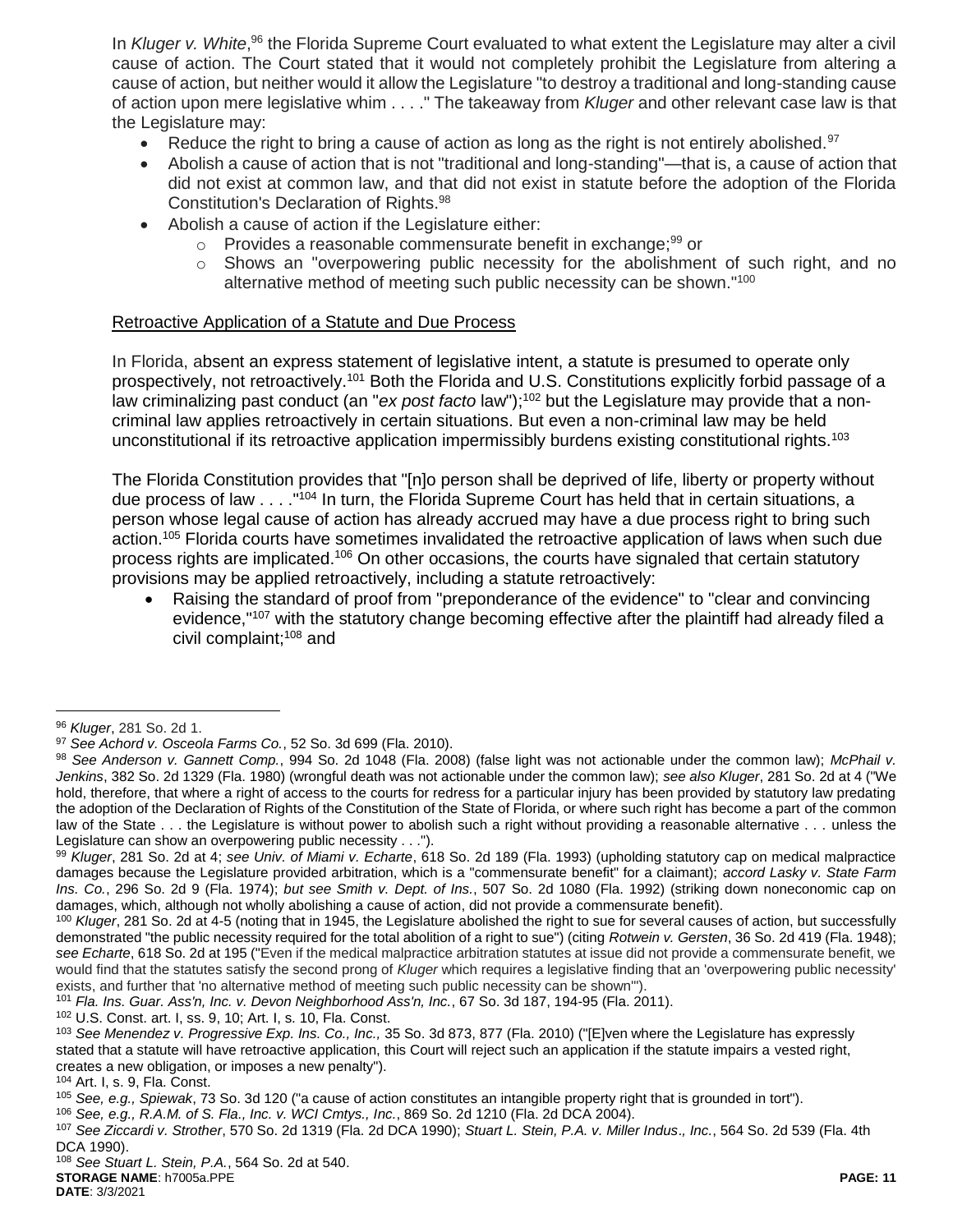Altering the plaintiff's burden of proof.<sup>109</sup>

The Florida Supreme Court has recently acknowledged that Florida case law on this subject is "less than precise" and that the Court has sometimes "been unclear about what it means to give retroactive application" to a law.<sup>110</sup>

# **Effect of Proposed Changes**

PCB HHS 21-01 provides heightened liability protections to health care entities for COVID-19-related medical claims and COVID-19-related negligence claims.

# COVID-19-Related Medical Claims

The bill provides heightened liability protections to health care entities for negligence claims arising under existing medical malpractice and long-term care facility litigation statutes (Chapters 400, 429 and 766) related to:

- Contracting COVID-19;
- Injury due to delay or omission in scheduling surgery or an act or omission in providing care for a medical condition due to a lack of resources caused by COVID-19;
- Novel or experimental COVID-19 treatment given to a COVID-19 patient; or
- Treatment of a COVID-19 patient whose injuries were related to an exacerbation of pre-existing conditions by COVID-19.

The bill immunizes providers against claims for simple negligence for these injuries by requiring a plaintiff to prove by a preponderance of the evidence that a defendant was grossly negligent, reckless, or committed intentional misconduct, to recover under these claims. The bill also provides an affirmative defense for defendants who complied with applicable government-issued COVID-19 guidance.

# COVID-19-Related Negligence Claims

The bill also provides heightened liability protections for negligence claims against a health care provider that do not fall under existing medical malpractice and long-term care facilities statutes. This protection only applies to claims for injuries from contracting COVID-19.

This liability protection is available to certain providers, as follows.

- Any activity, service, agency, or facility regulated by the Agency for Health Care Administration, including hospitals, health care clinics, nursing homes, assisted living facilities, and home health agencies.
- A clinical laboratory providing services in the state or services to health care providers in the state, if the clinical laboratory is certified by the Federal Centers for Medicare and Medicaid Services under the federal Clinical Laboratory Improvement Amendments and the federal rules adopted thereunder.
- Federally qualified health care centers.
- Any site providing health care services which was established for the purpose of responding to the COVID-19 pandemic under any federal or state order, declaration, or waiver.
- Licensed acupuncturists, medical physicians, osteopathic physicians, chiropractors, podiatrists, naturopathic physicians, optometrists, nurses, pharmacists, dentists, dental hygienists, midwives, electrologists, massage therapists, opticians, physical therapists, psychologists, clinical social workers, mental health counselors, marriage and family therapists, speechlanguage pathologists, nursing home administrators, occupational therapists, respiratory

 $\overline{a}$ <sup>109</sup> *See Walker & LaBerge, Inc. v. Halligan*, 344 So. 2d 239, 243 (Fla. 1977) ("Burden of proof requirements are procedural in nature" and may "be abrogated retroactively because no one has a vested right in any given mode of procedure") (internal citations and punctuation omitted).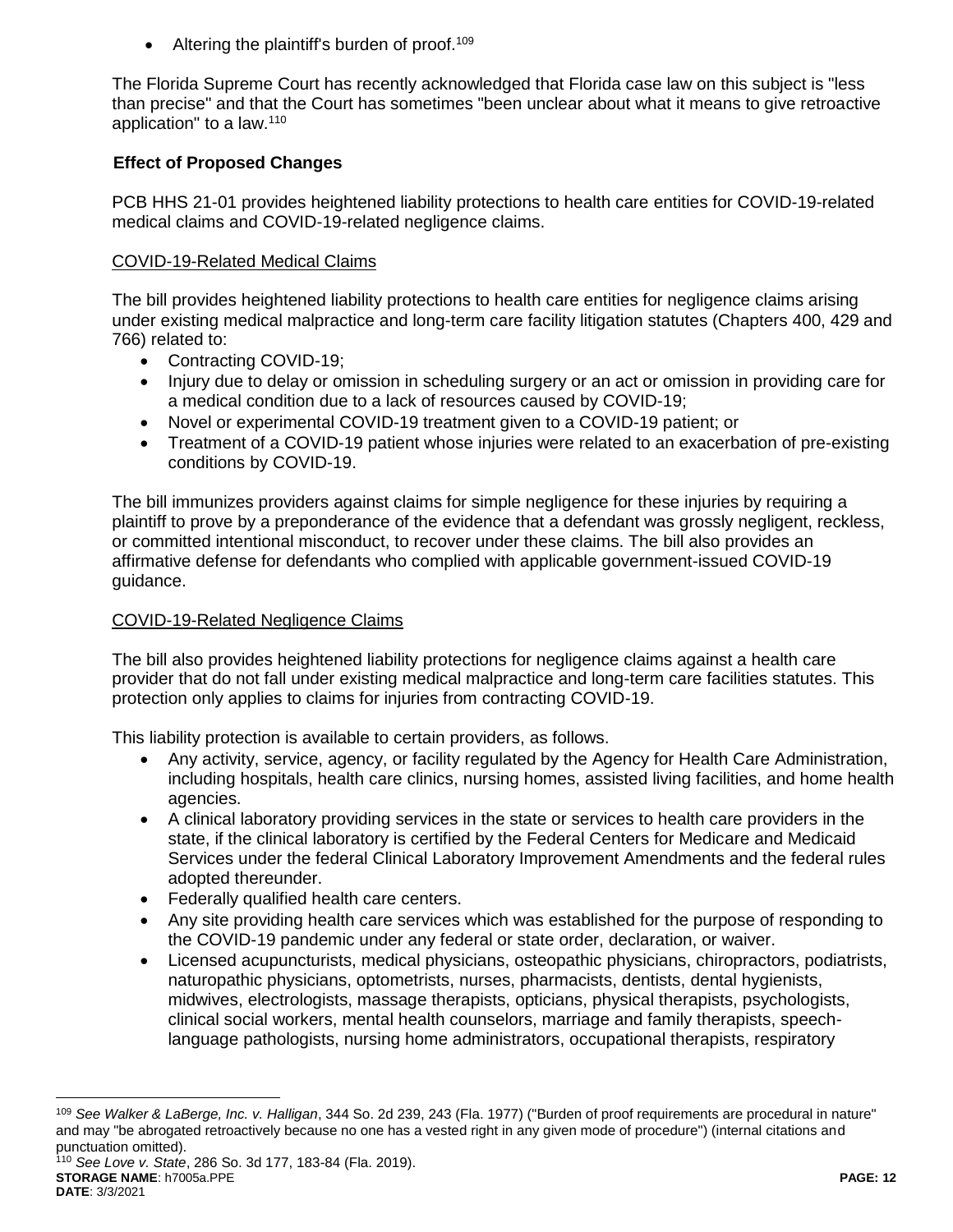therapists, dieticians, nutritionists, athletic trainers, orthotists, pedorthists, prosthetists, clinical laboratory personnel, medical physicists, radiological personnel, and home health aides;

- Clinical and non-clinical staff of licensed substance abuse and mental health providers.
- Licensed continuing care facilities.
- Pharmacies.

The bill creates a bifurcated proceeding for COVID-19-related negligence claims. The initial stage of this proceeding is heard only by a judge. In this initial stage, a plaintiff must:

- Plead a COVID-19-related negligence claim with particularity, instead of merely providing the short and plain statement of facts required under current law;
- Submit with the complaint an affidavit from a Florida-licensed physician attesting that, within a reasonable degree of medical certainty, the defendant caused the plaintiff's COVID-19-related damages; and
- Prove that the defendant did not make a good faith effort to substantially comply with authoritative or controlling government-issued health standards or guidance available at the time the plaintiff's cause of action accrued.

The bill also limits the evidence admissible during the initial stage of the proceeding to evidence tending to show whether the defendant made a good faith effort as described above. If the plaintiff fails to show that the defendant did not make a good faith effort, the defendant is immune from civil immunity. Thus, under the bill, a plaintiff may only proceed to the jury stage of a COVID-19-related negligence claim if the court determines that the defendant did not make a good faith effort as described above.

In the second stage of the proceeding, the bill requires the plaintiff to prove that the defendant was at least grossly negligent, instead of at least ordinarily negligent as required under current law. The bill also raises the standard of proof from the "preponderance of the evidence" standard to the more rigorous "clear and convincing evidence" standard.

#### Statute of Limitations

The bill decreases the applicable statute of limitations for both COVID-19-related medical claims and COVID-19-related negligence claims to one year running from:

- The time the cause of action accrues for an injured person whose cause of action accrues after the bill's effective date.
- The bill's effective date for an injured person whose cause of action accrued before the bill's effective date.

This ensures that all persons with COVID-19-related claims against covered entities and institutions have a reasonable amount of time to bring their lawsuits, while also providing a measure of certainty to such entities and institutions as to the scope of their potential COVID-19 liability.

#### Access to Courts

The bill does not eliminate all civil liability for COVID-19-related claims, but rather provides heightened liability protections for health care providers and long-term care facilities. Further, the bill preserves civil COVID-19-related liability for covered entities that do not act in good faith and commit at least gross negligence, ensuring that plaintiffs harmed by truly bad actors may still recover damages. For those COVID-19-related claims the bill would bar, the bill provides a statement of overpowering public necessity to justify the restriction and explains that there is no alternative method for meeting that necessity.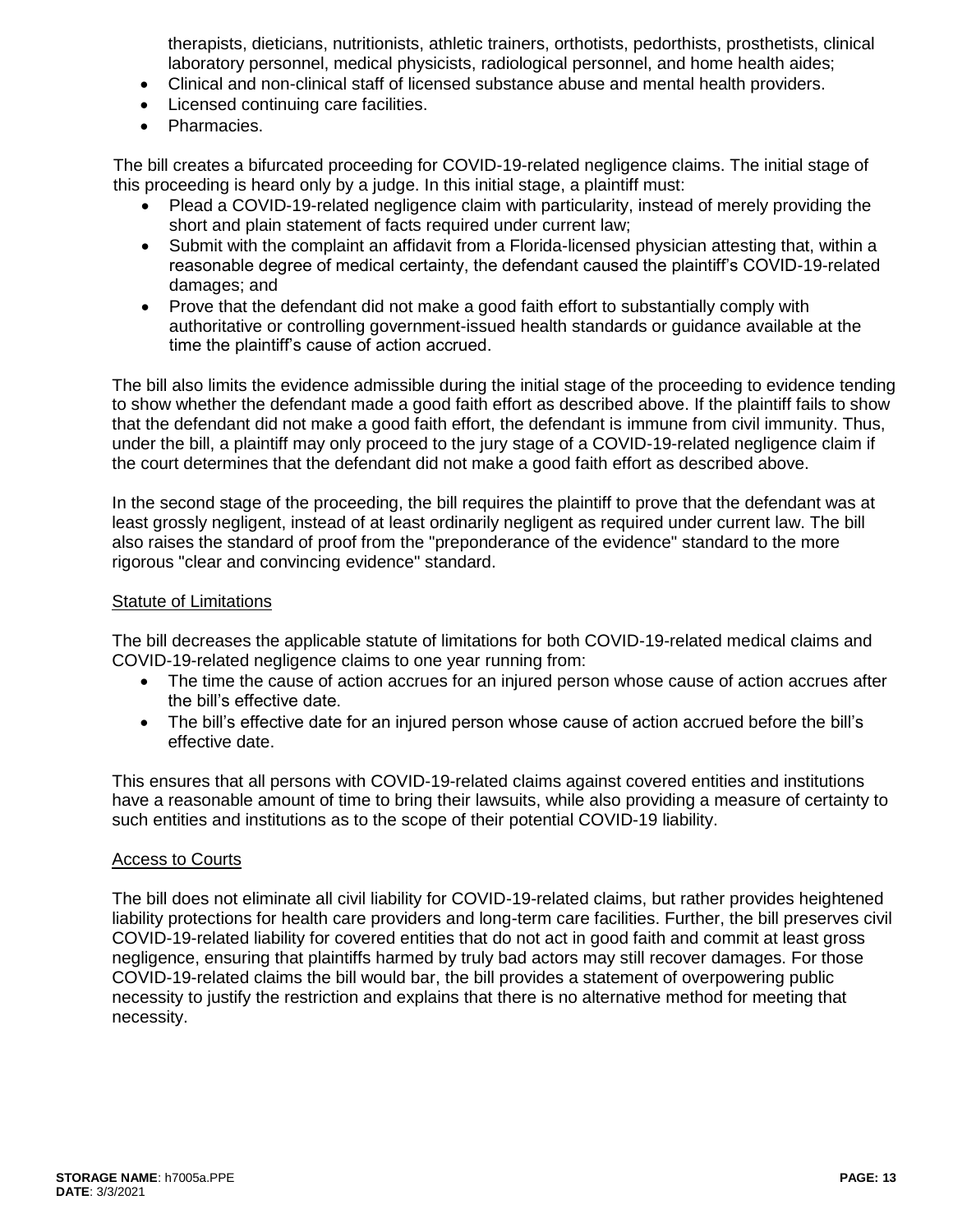# Effective Date and Retroactivity

The bill provides that its effective date is upon becoming a law. The bill applies retroactively to a COVID-19-related civil action that is filed after the bill's effective date, even if the cause of action accrued before the bill's effective date, but not to a COVID-19-related civil action filed before the bill's effective date.

#### Severability and Sunset

The bill includes a severability clause and is repealed one year and a day from the date of becoming a law, unless reenacted by the Legislature.

- B. SECTION DIRECTORY:
	- **Section 1:** Creates s. 768.381, F.S., relating to liability protections for COVID-19- related claims against certain health care providers.
	- **Section 2:** Creates an unnumbered section of law providing for severability.
	- **Section 3:** Provides that the effective date is upon becoming a law and applies retroactively, except with respect to a civil action against a defendant which was commenced before the bill's effective date.
	- **Section 4:** Creates an unnumbered section of law which repeals the act unless reenacted by the Legislature.

### **II. FISCAL ANALYSIS & ECONOMIC IMPACT STATEMENT**

- A. FISCAL IMPACT ON STATE GOVERNMENT:
	- 1. Revenues:

None.

2. Expenditures:

The bill requires a trial judge to make an initial determination of whether the plaintiff in a COVID-19 related lawsuit has met certain requirements before sending the case to a jury. As such, the bill may reduce the need for jury trials and may have a positive fiscal impact on the state courts system.

### B. FISCAL IMPACT ON LOCAL GOVERNMENTS:

1. Revenues:

None.

2. Expenditures:

None.

C. DIRECT ECONOMIC IMPACT ON PRIVATE SECTOR:

The bill provides immunities and processes that may reduce the financial risk of health care providers and long-term care facilities for negligence related to the COVID-19 pandemic, thereby increasing the likelihood that they will remain solvent through the pendency of the pandemic.

D. FISCAL COMMENTS:

None.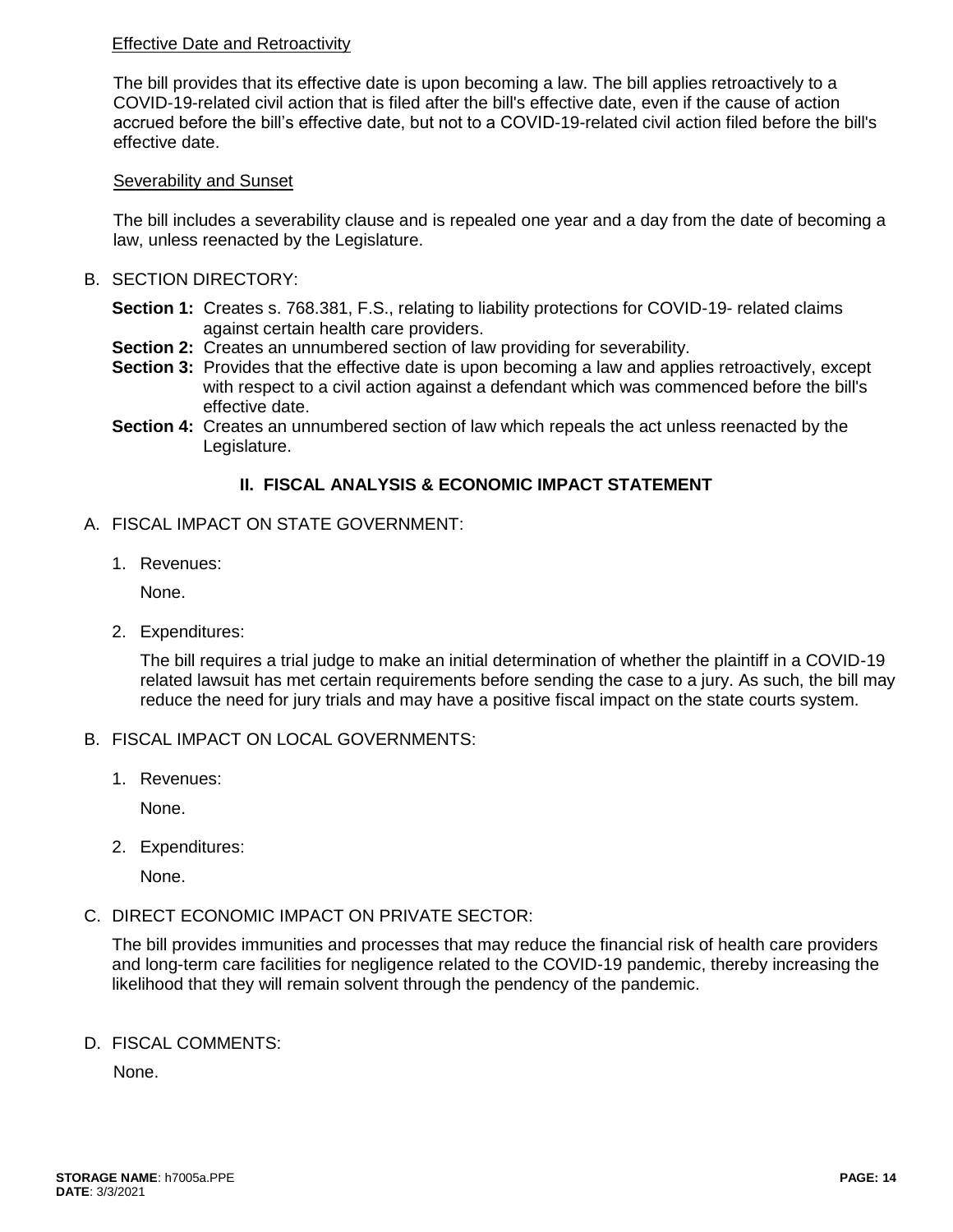#### **III. COMMENTS**

# A. CONSTITUTIONAL ISSUES:

1. Applicability of Municipality/County Mandates Provision:

Not Applicable. The bill does not appear to affect county or municipal governments.

# 2. Other:

# Access to Courts

The Florida Constitution provides that "[t]he courts shall be open to every person for redress of any injury, and justice shall be administered without sale, denial or delay."<sup>111</sup> In *Kluger v. White*, 281 So. 2d 1 (Fla. 1973), the Florida Supreme Court established a test to determine when the Legislature may restrict a judicial remedy. Where citizens have had a historical right of access to the courts, whether through statute or common law, the Legislature can only eliminate a judicial remedy under two circumstances. First, if it asserts a valid public purpose, the Legislature may restrict access to the courts if it provides a reasonable alternative to litigation.<sup>112</sup> Second, if the Legislature finds that there is an overpowering public necessity and that there is no alternative method for meeting that necessity, it may restrict access to the courts.<sup>113</sup>

PCB HHS 21-01 makes findings of an overpowering public necessity, in light of the unprecedented nature of the COVID-19 pandemic. Moreover, the bill does not eliminate all civil liability for a COVID-19-related claim, but rather provides a safe harbor for health care providers and long-term care facilities acting in good faith to comply with applicable health guidelines.

### Due Process

The Florida Constitution provides that "[n]o person shall be deprived of life, liberty or property without due process of law . . . . "<sup>114</sup> In turn, the Florida Supreme Court has held that in certain situations, a person whose legal cause of action has already accrued may have a due process right to bring such action.<sup>115</sup> Florida courts have sometimes invalidated the retroactive application of laws when such due process rights are implicated.<sup>116</sup> The Florida Supreme Court has recently acknowledged, however, that Florida case law on this subject is "less than precise" and that the Court has sometimes "been unclear about what it means to give retroactive application" to a law.<sup>117</sup>

B. RULE-MAKING AUTHORITY:

Not applicable.

C. DRAFTING ISSUES OR OTHER COMMENTS:

None.

 $\overline{a}$ 

<sup>116</sup> *See, e.g., R.A.M.*, 869 So. 2d 1210.

**STORAGE NAME**: h7005a.PPE **PAGE: 15**

<sup>111</sup> Art. I, s. 21, Fla. Const.

<sup>112</sup> *See Kluger*, 281 So. 2d at 4.

<sup>113</sup> *Id.*

<sup>114</sup> Art. I, s. 9, Fla. Const.

<sup>115</sup> *See, e.g., Spiewak*, 73 So. 3d at 123 ("a cause of action constitutes an intangible property right that is grounded in tort").

<sup>117</sup> *See Love*, 286 So. 3d at 183-84.